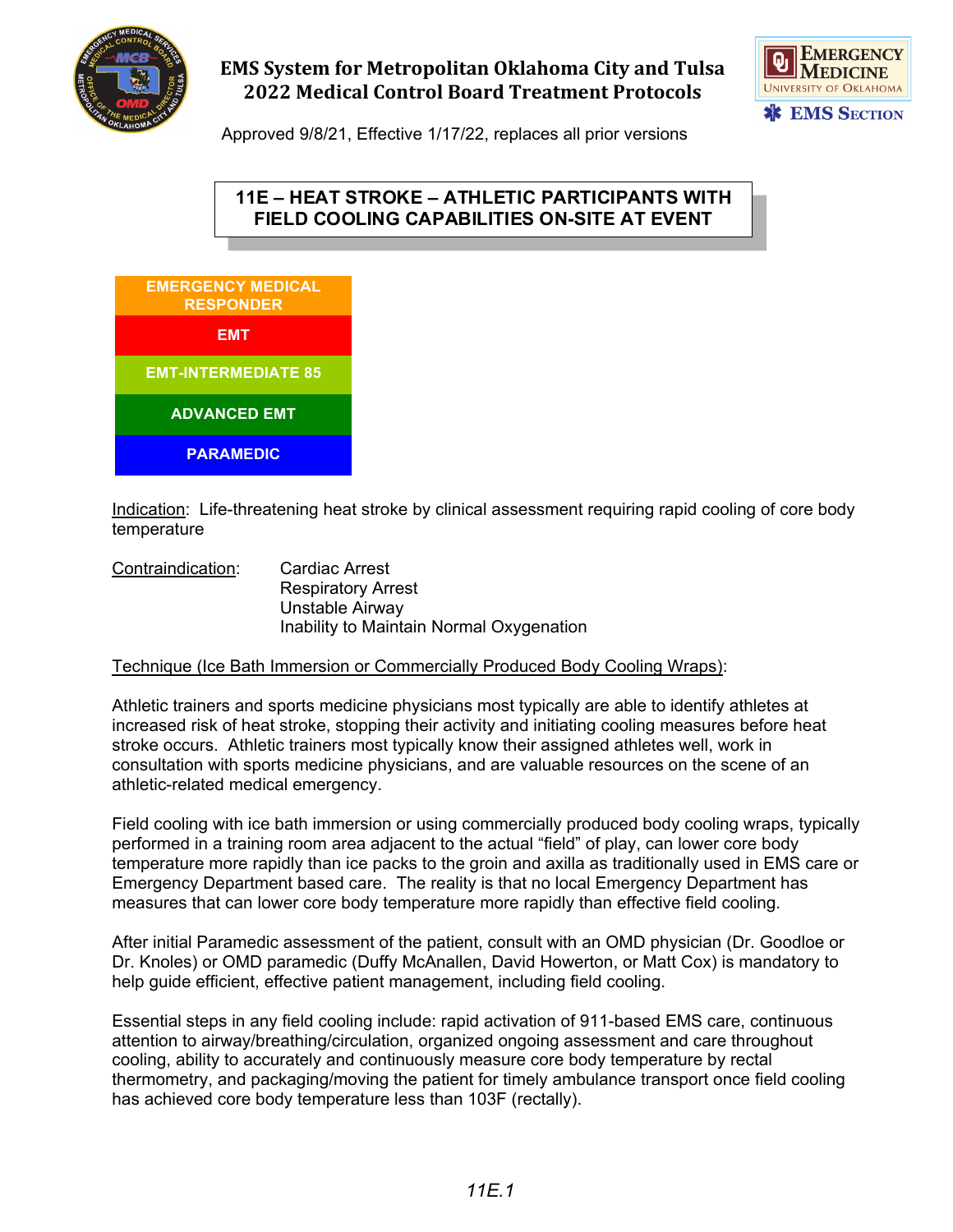

# **EMS System for Metropolitan Oklahoma City and Tulsa 2022 Medical Control Board Treatment Protocols**

Approved 9/8/21, Effective 1/17/22, replaces all prior versions

### **Heat Stroke – Athletic Participants with Field Cooling Capabilities On-Site at Event (cont.)**

Appropriate hospital destinations for patients requiring emergent field cooling once cooled:

- Tulsa area: St. Johns Medical Center, Saint Francis Hospital, Hillcrest Medical Center, **OSUMC**
- Oklahoma City area: The Children's Hospital, Integris Baptist Medical Center, Integris Deaconess Hospital, Integris Southwest Medical Center, OU Medical Center, St. Anthony **Hospital**

#### Step 1 (Figure 1):

The patient will most likely be encountered immersed in an ice bath or within the commercial cooling wrap device. Rectal thermometry should already be in place as well. Initial assessment includes confirmation of pulse – best practice would be to have continuous access to one wrist, and effective breathing. Any patient requiring active airway management beyond positioning the head above the ice bath should be removed from cooling and transported as quickly as possible.



### Step 2 (Figure 2):

The Paramedic should establish location near the patient's airway throughout cooling. Attach waveform capnography to continuously measure spontaneous circulation, respiratory rate, and ventilatory effects. Notify OMD for patient consultation of care.



### Step 3 (Figure 3):

Cooling impact should be rapid, being able to see decrease in core body temperature on the rectal thermometer screen. Be prepared for sudden alertness, and often vomiting, once the core temperature approaches 103F. If initial temperature shows 107.9F, realize the actual temperature is likely higher, as most available rectal thermometers will only read to 107.9F.